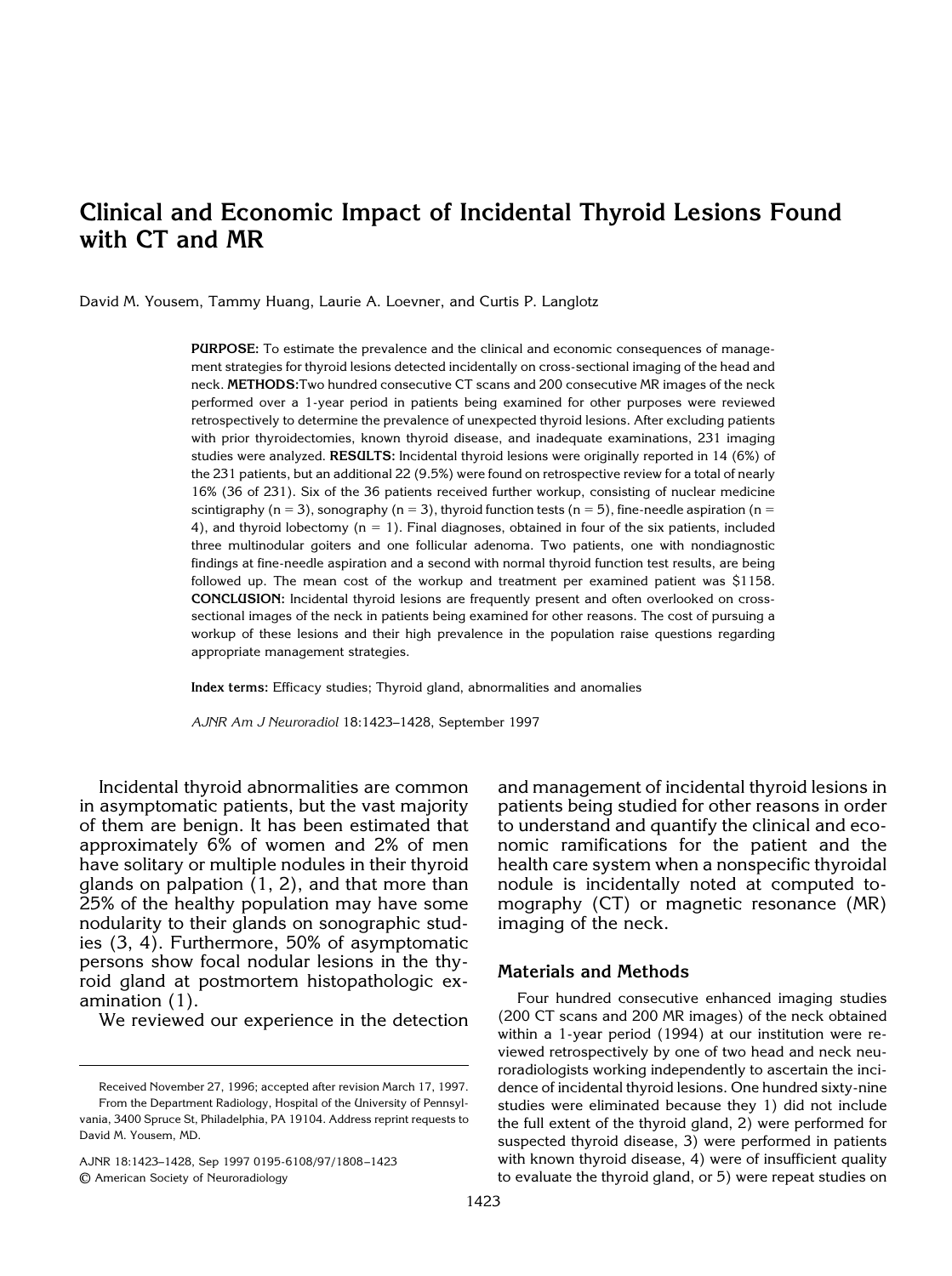the same patient. The remaining 231 studies (123 CT scans and 108 MR images) composed the study sample. There were 133 studies in men (58%) and 98 in women (42%). Mean age of the patients was 56 years (range, 16 to 89 years). Over 80% of the cases were referred for staging of a head and neck squamous cell carcinoma. All positive imaging studies for thyroid lesions reported herein were identified by one reader and then confirmed by a consensus reading of both neuroradiologists. In those patients with incidental thyroid lesions discovered on the retrospective review, the dictated report from the original reading of the study was surveyed to see whether the abnormality was mentioned. There were no instances in which a thyroid abnormality reported originally was not detected at the retrospective review.

All CT examinations were performed with either an HSA or 9800 Quick scanner (General Electric Medical Systems, Milwaukee, Wis). The patient was placed in the supine position with the neck extended in a modified coronal head-holder and was asked to breathe quietly and resist swallowing during acquisitions. Axial scans were obtained with 3- to 5-mm-thick contiguous sections from the cavernous sinuses to the thoracic inlet. The field of view was  $22 \times 22$  cm. The total scan time was 1 to 1.5 minutes (HSA) to 5 to 10 minutes (9800 Quick), and the dosage was 300 to 340 mAs at 140 kV. A total of 150 mL iothalamate meglumine was administered intravenously by an injector with an automated two-phasic program consisting of an initial 100-mL bolus at 2 mL/s followed by 50 mL at 1 mL/s. Scanning was initiated after a 50-second delay.

MR imaging was performed on a 1.5-T Signa System (General Electric), and included 5-mm-thick contiguous T1-weighted images, fat-suppressed fast spin-echo T2 weighted images, and fat-suppressed contrast-enhanced T1-weighted images. Gadolinium contrast agents were injected at standard doses (0.1 mmol/kg for gadopentetate dimeglumine injected over 20 seconds).

The clinical consequences of incidentally discovered thyroid lesions were determined by chart review, phone conversations with clinicians, subsequent imaging studies, and clinical follow-up. The medical record was reviewed to determine what studies were subsequently performed to evaluate the thyroid lesion (for those detected on the original examination). Office notes, radiologic and pathologic reports, and medical records were also surveyed to ascertain whether any lesion not subsequently worked up became clinically evident.

The base rate and 95% confidence intervals (CIs) were computed for the prevalence of incidental lesions. We also calculated the proportion of lesions detected at the original examination, and the rate at which surgeons elected to pursue further workup.

We estimated the cost of each medical service rendered for purposes of evaluating the incidental thyroid lesion. The Medicare Resource-Based Relative Value Scale was used to estimate outpatient costs and relevant inpatient professional costs. Medicare departmental ratios of costs to charges for our institution were used to estimate the

**TABLE 1: Procedures, current procedural terminology codes, and costs**

| Service Description                                                                                | Code(s)                       | Total<br>Cost, $\mathsf{S}^*$ |
|----------------------------------------------------------------------------------------------------|-------------------------------|-------------------------------|
| Thyroid panel with thyrotropin                                                                     | 80092                         | 33                            |
| Echography, soft tissues of head and 76536<br>neck                                                 |                               | 80                            |
| Fine-needle aspiration, evaluation of<br>smear, interpretation of smear,<br>office visit (level 2) | 88170, 88172,<br>88173, 99212 | 197                           |
| Thyroid imaging with uptake<br>Thyroid procedures                                                  | 78006<br><b>DRG290</b>        | 111<br>5161                   |

Note.—DRG indicates diagnostic related group.

\* Total costs include both technical and professional costs.

technical component of the costs (Table 1). Each service rendered was multiplied by its estimated cost. These costs were summed for each patient to determine the total incremental cost of each patient's workup. Total and mean incremental costs for the entire study sample were calculated under three scenarios: 1) the workup that actually occurred; 2) the workup that would have occurred if all lesions had been detected on the original study and a similar proportion of thyroid lesions had been worked up; and 3) the workup that would have occurred if all lesions had been detected on the original study and all detected lesions had been worked up.

#### **Results**

Incidental thyroid lesions were discovered on the retrospective review in 36 (16%; 95% CI, 11.5% to 21%) of the 231 patients. In the original dictation, lesions were reported in 14 of these 36 patients (6% of the original 231 subjects), while the remaining 22 lesions (9.5%) were not reported. There were no lesions reported in the original dictations that were not discovered on retrospective review by the two neuroradiologists. All the lesions detected had a size greater than or equal to 5 mm in one dimension.

Of the 14 patients in whom lesions were reported in the original dictations, six (43%) had subsequent studies to elucidate the pathogenesis of the lesion. Three had nuclear medicine scintigraphy, three had sonography, and five had thyroid function tests (Table 2). Fine-needle aspiration (FNA) was performed in four patients. Three patients carried a final diagnosis of multinodular goiter (two diagnosed by cytologic examination and one by imaging/clinical examination) (Fig 1). One patient had a cold nodule at nuclear scintigraphy, indeterminate FNA results, and a thyroidectomy, which revealed a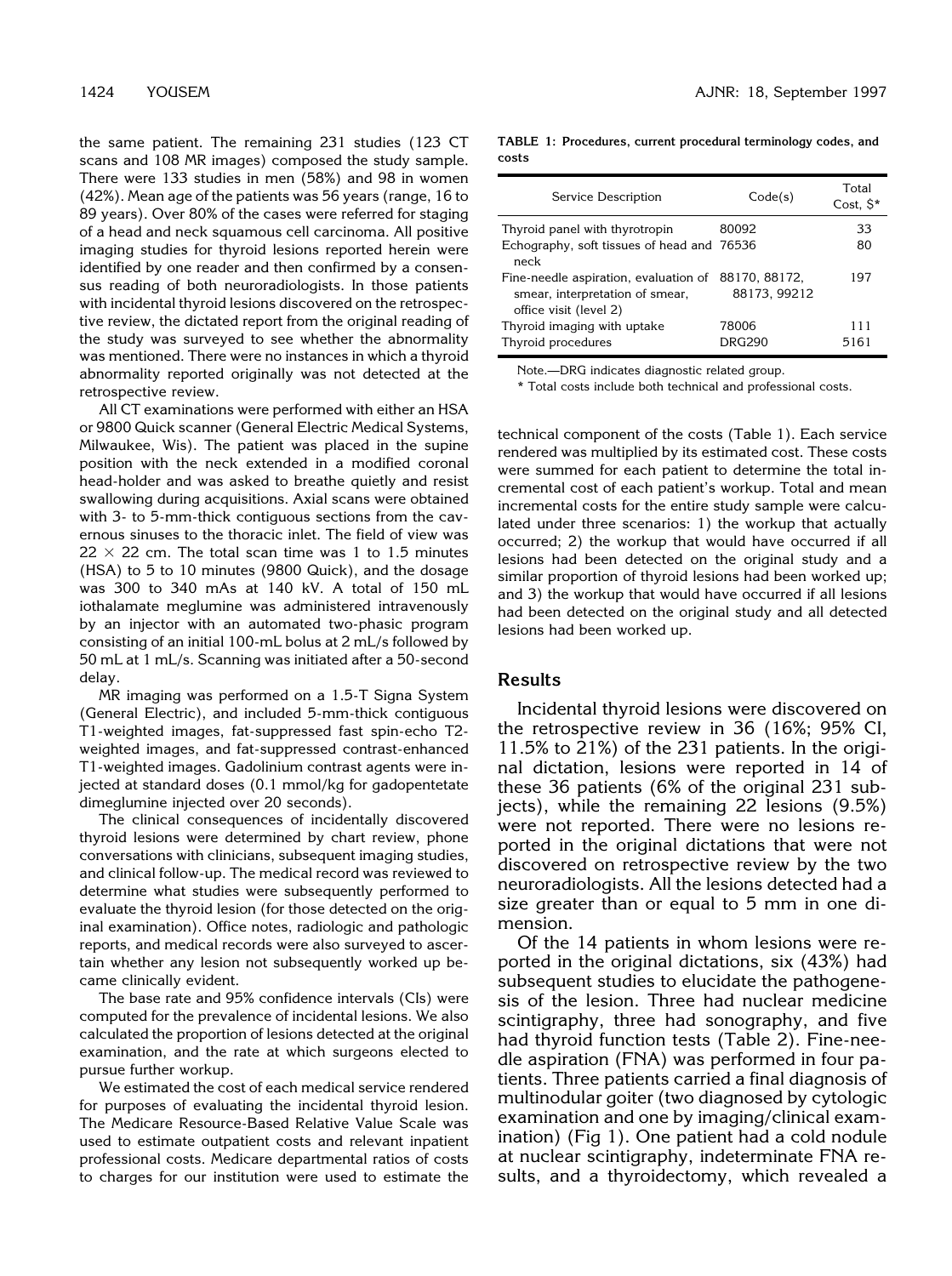| Case                                 | Studies Performed                            | Cost of Workup, \$ | <b>Final Diagnosis</b> |
|--------------------------------------|----------------------------------------------|--------------------|------------------------|
|                                      | TFT                                          | 33                 | None                   |
| 2                                    | TFT, sonography                              | 113                | Multinodular goiter    |
| 3                                    | Sonography, FNA                              | 277                | Multinodular goiter    |
| 4                                    | TFT $(\times 3)$ , NM, FNA                   | 407                | Multinodular goiter    |
| 5                                    | TFT, sonography, NM, FNA                     | 421                | None                   |
| 6                                    | TFT, NM, FNA $(\times 2)$ ,<br>thyroidectomy | 5699               | Adenoma                |
| Total                                |                                              | 6950               |                        |
| Mean (all patients)                  |                                              | 1158               |                        |
| Mean without patient who had surgery |                                              | 250                |                        |

**TABLE 2: Workups of six patients with incidental thyroid lesions**

Note.—TFT indicates thyroid function tests; FNA, fine-needle aspiration; and NM, nuclear medicine scintigraphy.



Fig 1. Incidental right thyroid mass reported on initial examination. Patient was being examined for a parotid abscess, but the unenhanced CT scan revealed a right thyroid mass (*T*) with stippled calcification. As the lesion was not palpable, a thyroid function text and a nuclear medicine study (revealing a cold lesion) were performed, and two specimens were obtained from CTguided FNA, which showed changes of a multinodular goiter.

follicular adenoma within a multinodular goiter. No definitive final diagnosis was made in two patients (one with indeterminate FNA results), but they are both alive and well. None of the 14 patients was known to have had thyroid carcinoma develop by the follow-up 24 to 32 months later (median follow up, 31 months; mean, 30 months; standard deviation, 2 months).

Among the 22 patients in whom thyroid lesions were not found at the initial examination but were discovered on retrospective review, none had subsequent imaging or evaluation of the thyroid. And none of these patients (one patient was lost to follow-up) had clinical findings suggestive of thyroid cancer on follow-up (median follow-up, 29 months; mean, 28 months; standard deviation, 3 months; range, 23 to 32 months).

Table 2 shows cost estimates for the range of medical services provided as part of the six

workups that were undertaken. Table 3 shows the results of an analysis in which these costs were used to estimate the incremental costs of workup for three scenarios. Results from the first scenario show that \$6950 in costs were actually incurred by the patients in our study sample. The second scenario projects the incremental costs that might have been incurred if all the lesions subsequently detected in this study had been mentioned in the original report. We assumed that none of these lesions would result in thyroid surgery; consequently, the mean cost per nonsurgical workup served as an estimate of workup cost for the additional lesions. For this second scenario, we assumed that only 43% of these additional lesions would trigger a workup, since only six (43%) of 14 lesions were worked up when the lesions were reported in the official reading. A total incremental workup cost of \$9307 resulted  $(22$  new lesions)  $\times$  (43% worked up)  $\times$  (mean cost per nonsurgical workup of  $$250$ ] +  $$6950$  (cost to work up six patients who had thyroid lesions reported)  $=$ \$9307 (mean, \$665 for 14 patients worked up). Using the same method, we projected that \$14 450 in costs would result if all 36 incidental thyroid lesions were detected and worked up  $(30 \text{ incidental lesions not worked up}) \times (5250 \text{$ for nonsurgical workup)]  $+$  \$6950 (cost to work up six patients who had thyroid lesions reported)  $=$  \$14 450 (mean, \$401 for 36 patients worked up nonsurgically).

Assuming the same proportion of patients went on to surgery as the six initially worked up (17%), with the mean cost of the workup of those six being \$1158, then the total cost to work up 43% of the 22 new patients would be \$10 919 (mean, \$863 for 14 patients worked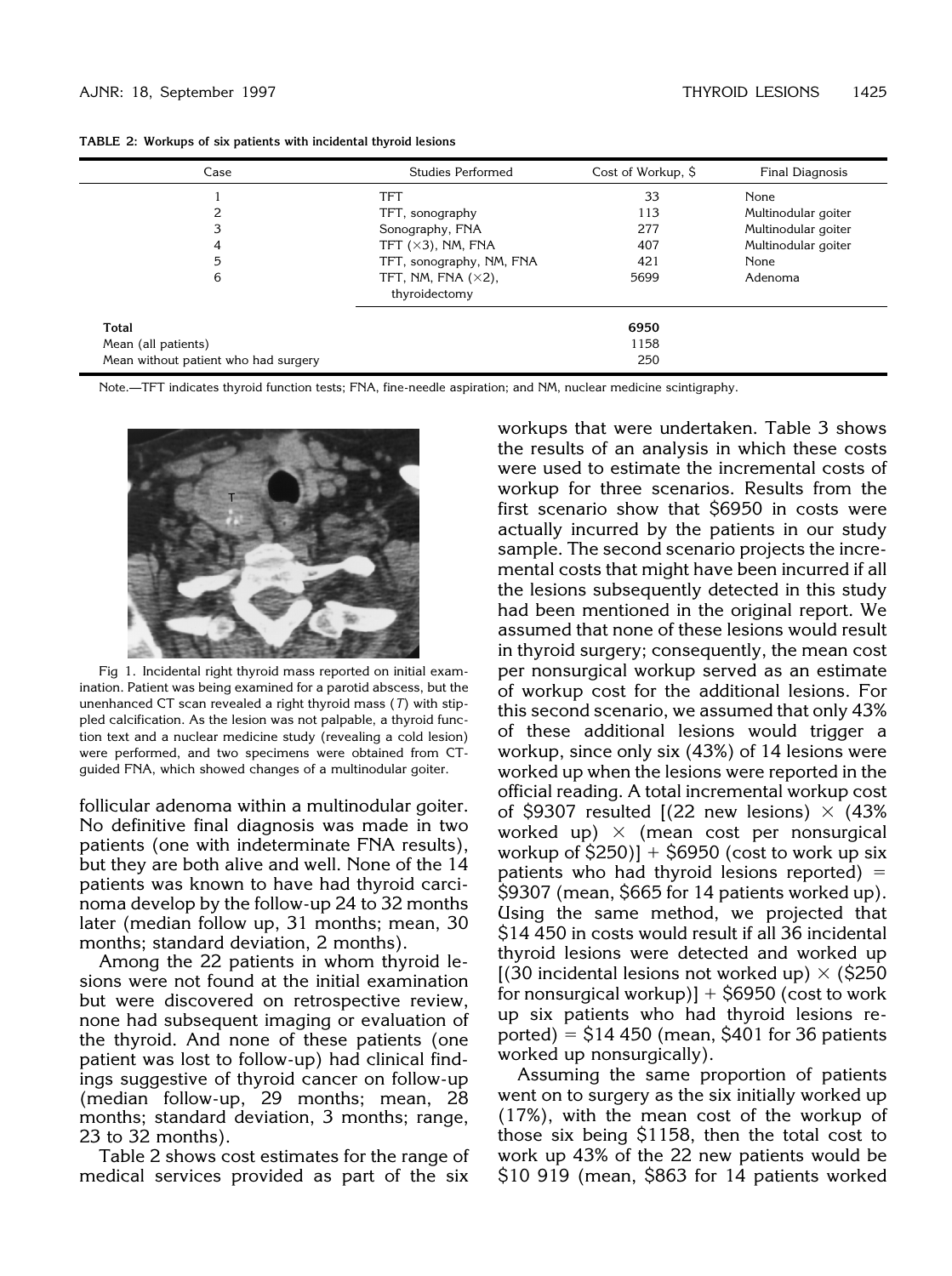| Clinical Scenario                                                      | No. of Workups | Malignant Neoplasms<br>Detected (95% CI) | Incremental Cost, \$ | Mean Cost per<br>Workup, \$ | Mean Cost per<br>Examination, \$ |
|------------------------------------------------------------------------|----------------|------------------------------------------|----------------------|-----------------------------|----------------------------------|
| Actual (low detection rate;<br>selective workup)                       | 6              | $0(0-3.7)$                               | 6950                 | 1158                        | 30                               |
| Optimal detection rate;<br>selective workup<br>Optimal detection rate; | 14             | $0(0-3.7)$                               | 9307                 | 665                         | 40                               |
| universal workup                                                       | 36             | $0(0-3.7)$                               | 14 450               | 401                         | 63                               |

**TABLE 3: Scenarios for various workup profiles (nonsurgical workups)**

Note.—CI indicates confidence interval.

up). If all 36 patients were worked up in the fashion of the six reported, the cost would be (36 patients  $\times$  \$1158 mean cost for six patients) \$41 688 (mean, \$1158 for 36 patients worked up).

#### **Discussion**

Several autopsy series have cited prevalence rates for occult thyroid carcinoma ranging from 6.5% to 28% (5–9). A wide variation between different geographic areas has also been found; the Japanese have a particularly high rate of thyroid cancer while North Americans have a lower rate (8–10). Even within specific geographic regions, such as in the Scandinavian countries, the prevalence rate of occult papillary carcinoma of the thyroid gland has ranged from 6% to 36% in Finland, based on autopsy studies (6, 10–12). Multifocal malignant disease at autopsy is not uncommon (approximately 10%) (1, 11). At the same time, screening sonographic studies have shown focal lesions in 27% of all subjects and in 36% of middle-aged Finnish women (3, 4). In patients with hyperparathyroidism, the prevalence is even higher: sonographic and MR studies of these patients have reported nodules in the thyroid gland at a rate of 40% to 45% (13, 14).

Clinically, how does one know when to get concerned about the incidentally detected thyroid lesion? Since any nodule could represent an early thyroid cancer, the challenge lies in identifying those lesions that are malignant in the most cost-effective, noninvasive manner. Any patient with a history of irradiation, growth of the nodule over time, hoarseness (suggesting recurrent laryngeal nerve infiltration), multiple endocrine neoplasia syndromes, a family history of thyroid cancer, fixation of the nodule to adjacent structures, or regional lymphadenopathy deserves a more aggressive approach to this finding (15). Appearance of a thyroid nodule in the very young or very old and in male subjects is worrisome for carcinoma. FNA might be justified in this patient population, directed either by palpation or sonography. Unfortunately, indeterminate thyroid aspirations are not uncommon (approximately 20%) in most published series (2, 15–19). Superimposed on these statistics is the natural course of differentiated thyroid cancer, which is compatible with long-term survival. The prognosis for patients with thyroid cancer is generally measured in decades rather than years when it is of the follicular or papillary type. However, the anaplastic and undifferentiated types tend to have a poor prognosis, with survival measured in months.

No malignant lesions were definitively detected in our study sample, but the follow-up in our study was short for thyroid cancers (just 2 years on average) and pathologic confirmation was limited to FNAs and just one patient with histologic confirmation. In one follow-up study of palpable nontoxic thyroid nodules from the Framingham, Mass, constituency ( $n = 5127$ subjects, 30 to 50 years old), no malignant thyroid lesions were identified on 15-year follow-up studies in 218 persons with a palpable thyroid nodule (20). Within the 15 years, 67 new lesions were palpated and, again, none of these proved to be malignant. The sample size of our study is not sufficient to exclude the possibility that patient outcomes and the prognosis for malignant lesions could be improved by working up incidentally detected thyroid lesions. However, our study raises the question as to what incremental health benefits arise from extensive workup of nonpalpable thyroid lesions.

The cost of examining a patient with an incidental thyroid nodule detected on a neck imaging study performed for other reasons can range from hundreds to thousands of dollars, depending on the extent of the examination performed. At the same time, as the sensitivity of imaging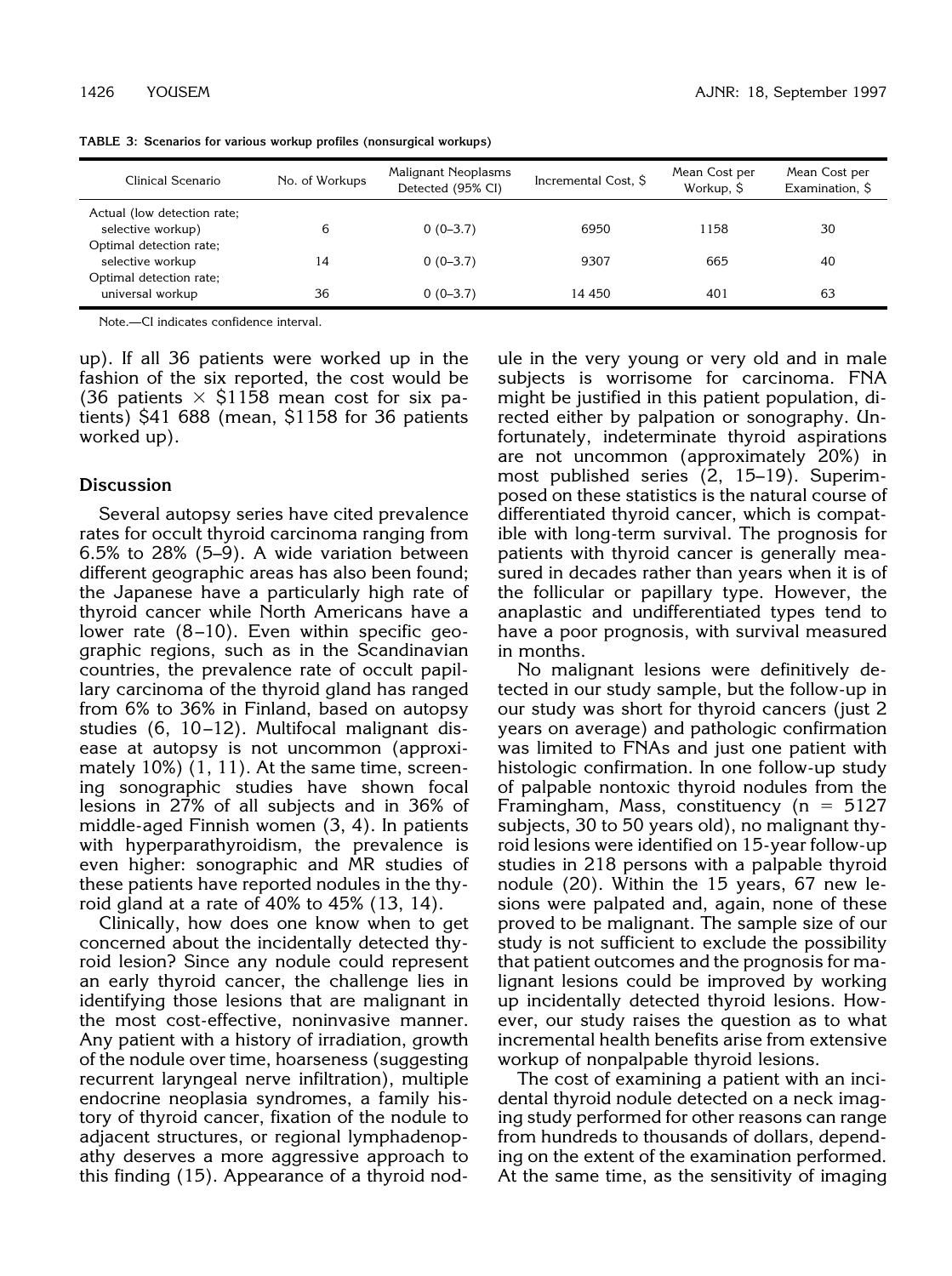Fig 2. Nonspecific thyroid



masses not reported on first reading. *A*, T1-weighted MR image

(600/11/2) shows bilateral welldefined masses (*asterisks*) in the inferior thyroid gland of a man being examined for nodal spread of squamous cell carcinoma (*C*).

*B*, The right nodule is hyperintense and the left nodule is intermediate in intensity on T2 weighted image (4000/80/2). Squamous cell carcinoma (*C*) is dark.

studies has increased, more and more patients (and referring clinicians) are facing this quandary (21, 22). Black and Welch (21) and Feldman et al (22) have noted that as imaging studies are able to detect cancers at an earlier and earlier stage, there is a cycle of increasing intervention that may confer little benefit to patient outcome. False perceptions of the natural history of a disease and therapeutic effectiveness are created when imaging detects subclinical disease—patients appear to live longer with the disease, and treatments seem to confer better responses, when the disease may never have become clinically apparent. "There is no way of accurately estimating the probability that a subclinically detected abnormality will naturally progress to an adverse outcome" (21, 22). In the case of most forms of thyroid cancer, which have an exceptionally benign course and an excellent response to conventional therapies, the value of detecting nonpalpable thyroid cancers may be called into question. Black and Welch (23) also refer to the concept of "pseudodisease," which is inapparent disease that would never produce signs or symptoms during the patient's lifetime. The disease may not progress (type I pseudodisease) or may progress at so slow a rate that it never comes to attention and the patient dies of other causes (type II pseudodisease). Given the high rate of subclinical malignant thyroid lesions found at autopsy, thyroid carcinoma may exhibit both types of pseudodisease. This also makes defining a critical point of therapy (before which treatment of incidentally detected thyroid cancer is most effective) difficult to ascertain. We recommend more research into these issues.

The low rate of detection of thyroid lesions reported in the original dictations of the neck

studies described herein (14, or 39%, of the 36 lesions found on retrospective review) could be a reflection of the peripheral location of the gland with respect to the primary reason for imaging a patient, usually to stage an aerodigestive tract squamous cell carcinoma. Thyroid lesions by and large are easily detectable on CT scans, since the native thyroid tissue (with and without contrast administration) is of high attenuation owing to its iodine content. Most lesions are seen as a low-density nodule within the hyperdense gland. Similarly, most lesions are readily detectable on T2-weighted MR images as hyperintense masses or on fat-suppressed contrast-enhanced T1-weighted images as nonenhancing lesions within the hyperintense gland (Fig 2). Nondetection, therefore, is likely to be a mistake of neglect rather than sensitivity.

Inherent to this discussion is the notion that imaging features do not distinguish malignant from benign nodules of the thyroid gland. Except in those infrequent circumstances in which benignity (a pure cyst at sonography, CT, or MR imaging, or a hot nodule on thyroid scintigraphy) or malignancy (invasion into adjacent viscera, pathologic lymphadenopathy, or distant metastases) is nearly assured, no reliable imaging features can be used to predict the histology of a nondescript mass in the thyroid gland. Calcification, hemorrhage, colloid accumulation, cyst formation, necrosis, multifocality, and irregular and regular margins may be seen in benign or malignant masses of the thyroid gland (24–32).

There is a near audible groan from the head and neck surgeon as the radiologist comments on an incidental thyroid mass in a patient being staged for a head and neck squamous cell carcinoma. How obligated is the surgeon to sample